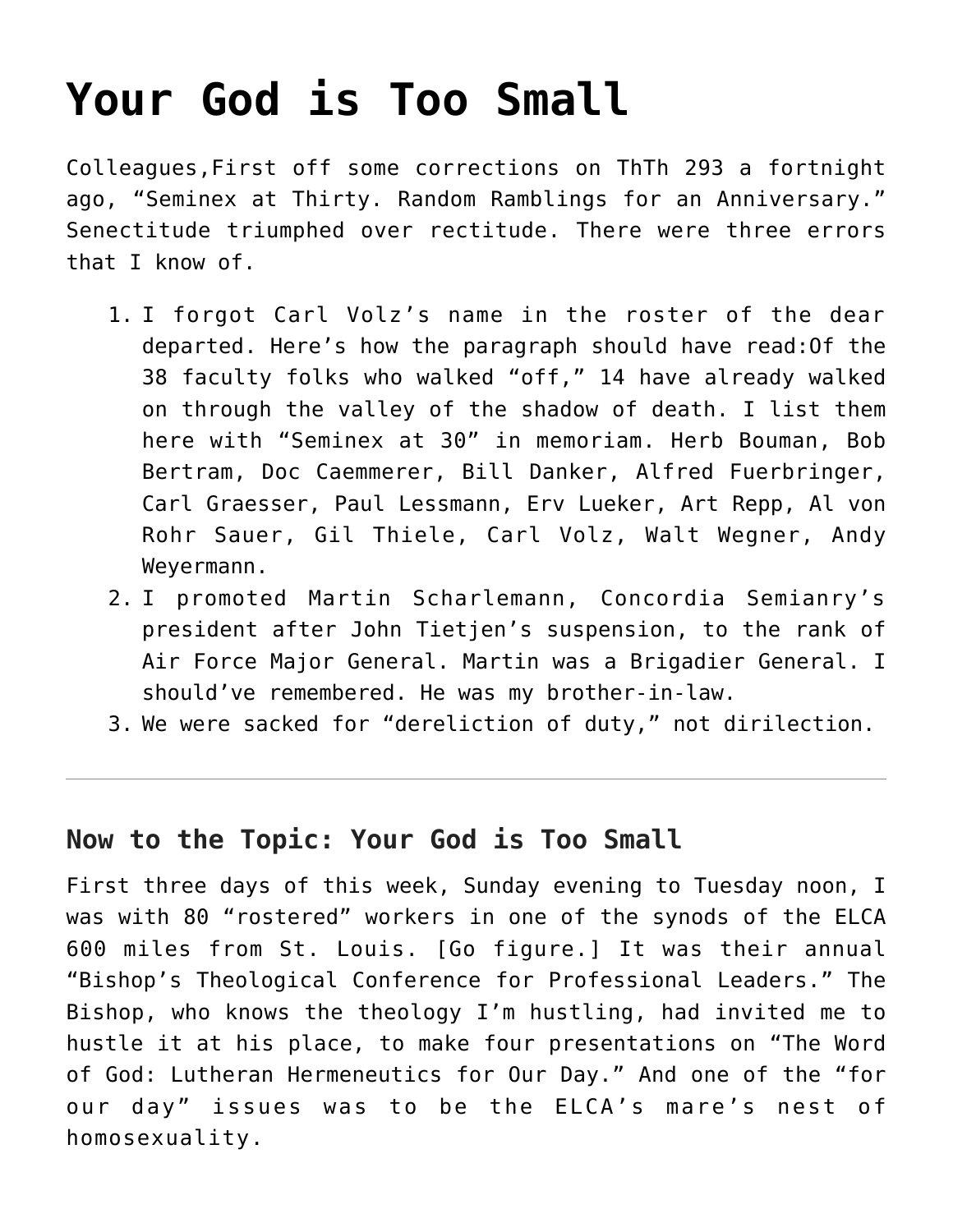Well, I did what I was asked to do. And on the mare's nest item there was serious conversation, but little debate. I sense the troops are tired of it. Enough already! One pastor told me: "we've been doing the ECLA study we're supposed to do, but nobody is changing their mind." My take on that is that education won't do it. Changed judgments about homosexuality come from lived experience. At least that's how it happened for me. The study came second. What I proposed at the conference was that the hang-up in the ELCA is biblicism on both sides, both seeking to learn what the Bible "really" says. And there will never be agreement on that. That's what the Bible experts — pro and con — have already told us in the ELCA study materials.

Even worse is the legalist hang-up that spooks in the shadows of all biblicisms, also in ELCA biblicism on both sides. It's something like this: once we know what God tells us is the right thing on this one, we can then do the right thing and God will be pleased with us. Paul's grim axiom for that is: They that live by the law shall die by the law. ELCA beware! The best thing to do is stop the study.

Long time readers of ThTh have already heard me out on this. If you want to review, check the umpteen past postings on the subject now archived on the <www.crossings.org> website. Here's the list:

*1999 Jan. 28 Feb 4 May 27 June 17 2001 June 28*

*2002*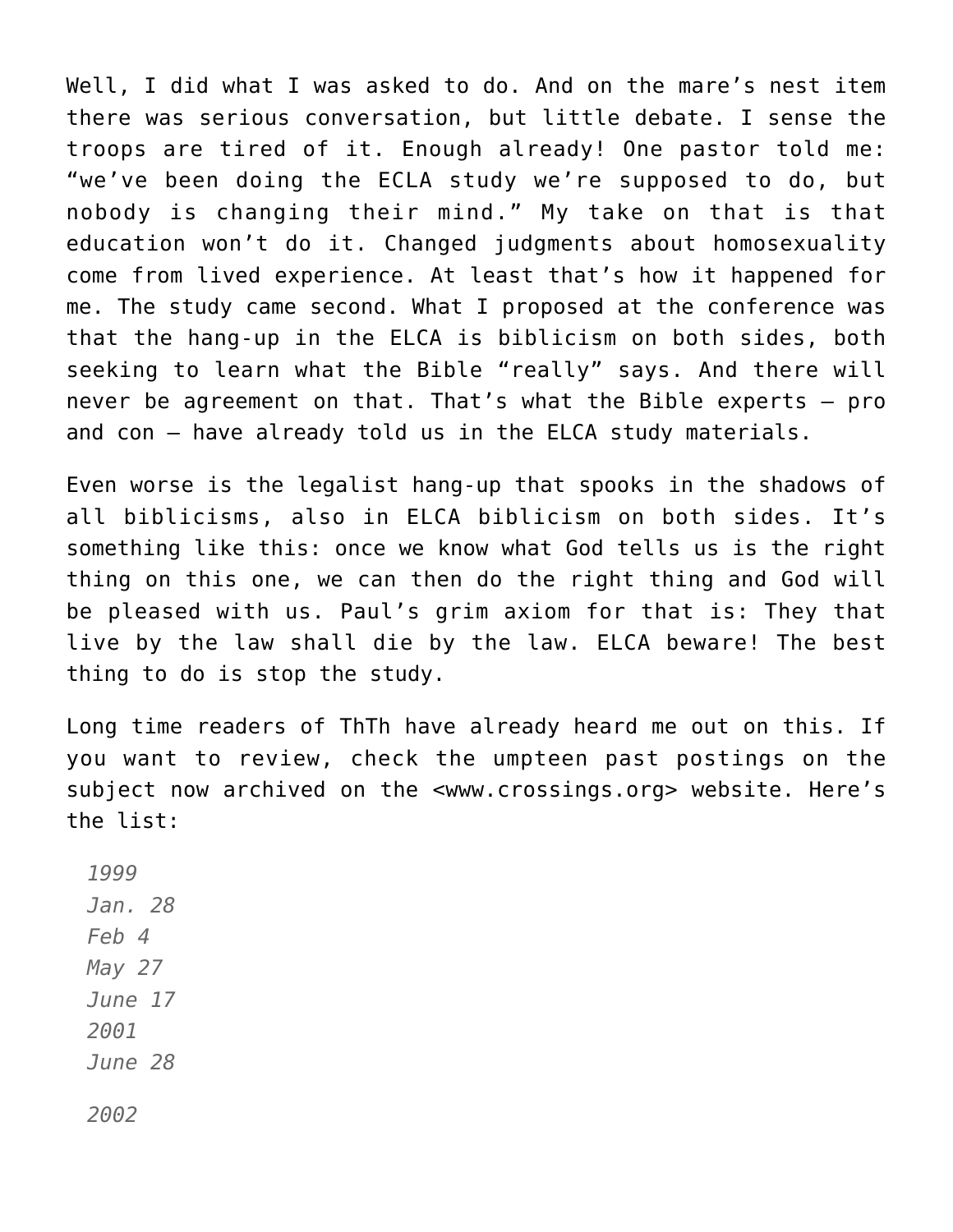*Jan 17 Jan. 24 Feb. 7 May 16 2003 Sept. 18 Oct. 2*

Back to the Bishop's conference. It wasn't the homosexuality topic that generated most of the serious debate. Instead it was about God as our critic. Discussion in the sessions and Kaffeeklatsching verified what a wide river Lutheranism is these days. Tillich fans identified themselves naming their mentor. Barth, though never named, had his fans too. More than one responder began this way: "I start from the premise that we have a loving God." In Barth's own words, probably unknown to this fan, it is: "That God speaks to us at all is already Grace. Lutheran lawand-Gospel needs to be rearranged into Gospel and law." One pastor (and only one, sob!) identified himself as a ThTh fan, and claimed that what the incognito Barthians were saying was NOT what these colleagues of his had pledged to say when they made their ordination vows. Even the claims coming from the Tillichians was not good enough to pass muster as Lutheran. There were other less-than-Lutheran theologies voiced. But that didn't surprise.

And, wouldn't you know it, some of the stickiest stuff came at the very end of the fourth session with the clock ticking, lunch impending and my departure soon to follow. So on the plane home I did re-runs about what I "should have said." Lest I misrepresent, it was a fun conference. Lots of the folks said they were being helped. Nobody got mad. I did not get crucified, which may signal something about me. There is that modern adage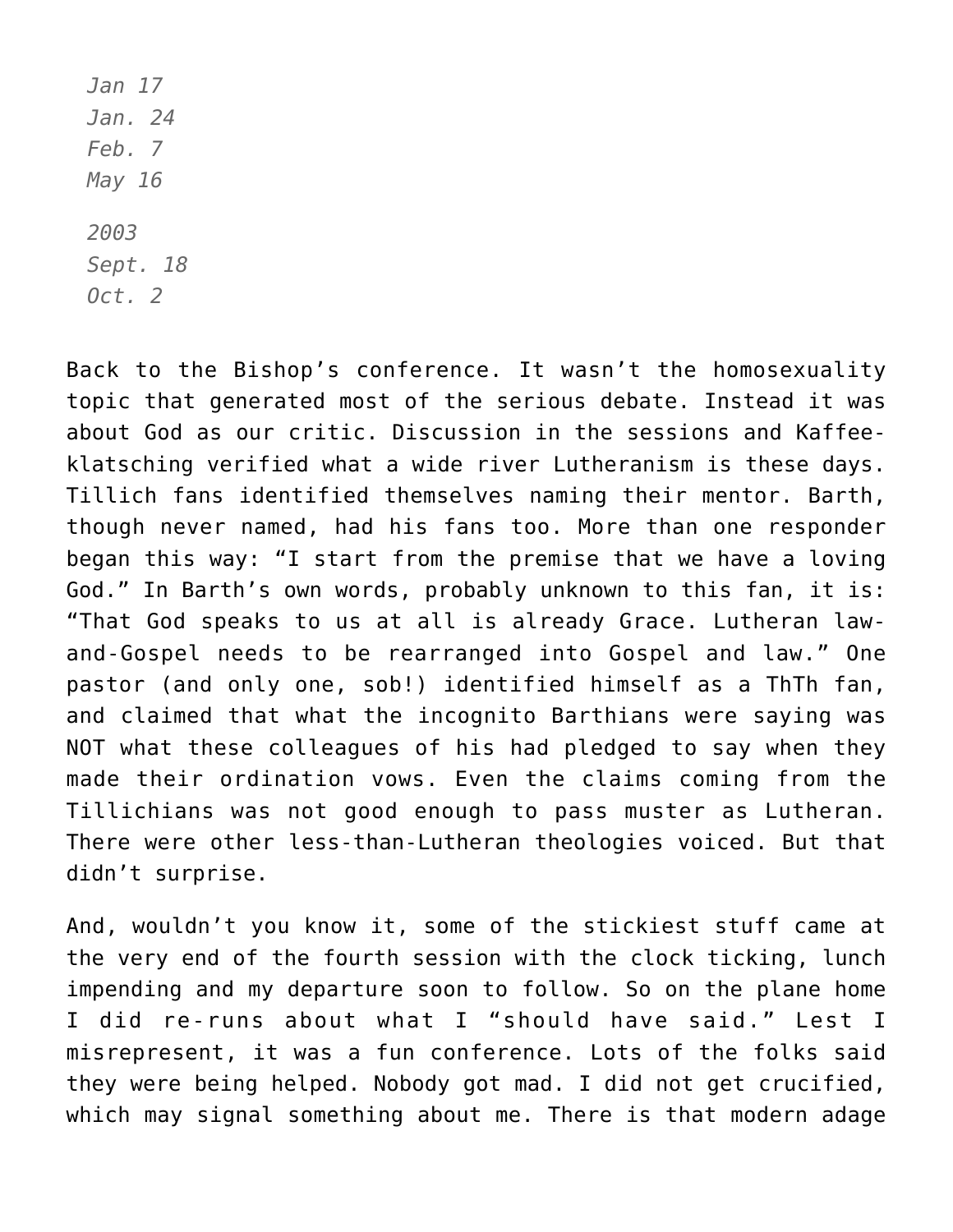that being a Christian means "You gotta look good on wood." I came home without even splinters.

Back to the "should have said . . . ." remorse. Yes, I know it's folly to say "if only I'd . . ." What's done is done. Probably even worse, such "if only's" signal unfaith. Mine. Even so I pass on to you some of what I heard and what I tell myself I "should have said." In some of what follows I'm surely merging what I DID say and what I wish I'd added on.

I'll focus on the one item mentioned above that recurred in several responses: "God cannot be as critical as you are saying, Ed. I cannot preach that to my people." This is not the first time I've heard this, of course. I remember hearing it at the very beginning of my teaching at Valparaiso University. It was at the first-ever theology dialogue we had with Nortre Dame University. The topic was sin. Our department chair and theirs gave the presentations. Bob Bertram, VU dept chair, spelled out the picture of sin in the Augsburg Confession. First reaction came from the ND dept chair, also a Bob–Robert Pelton, I think: "It can't really be that bad, Bob, can it?" And in Pelton's essay he showed us that it wasn't "that bad." Pelton's opinion is, I sense, majority opinion throughout Christendom. All over. Not just at this conference.

Nevertheless back at Augsburg in 1530 the confessors claimed (and showed) that this is false teaching, a falsification finally of the Gospel itself. It is an "other" Gospel. In theological shop-talk it's anti-nomianism. However, not antinomianism about ethics–("I can do whatever I darn well please; that's what Christian freedom means") but anti-nomianism about God–("God could not be THAT serious about God's law that he would actually carry his critique THAT far").

Three exchanges (and now 2 days later what I should have said).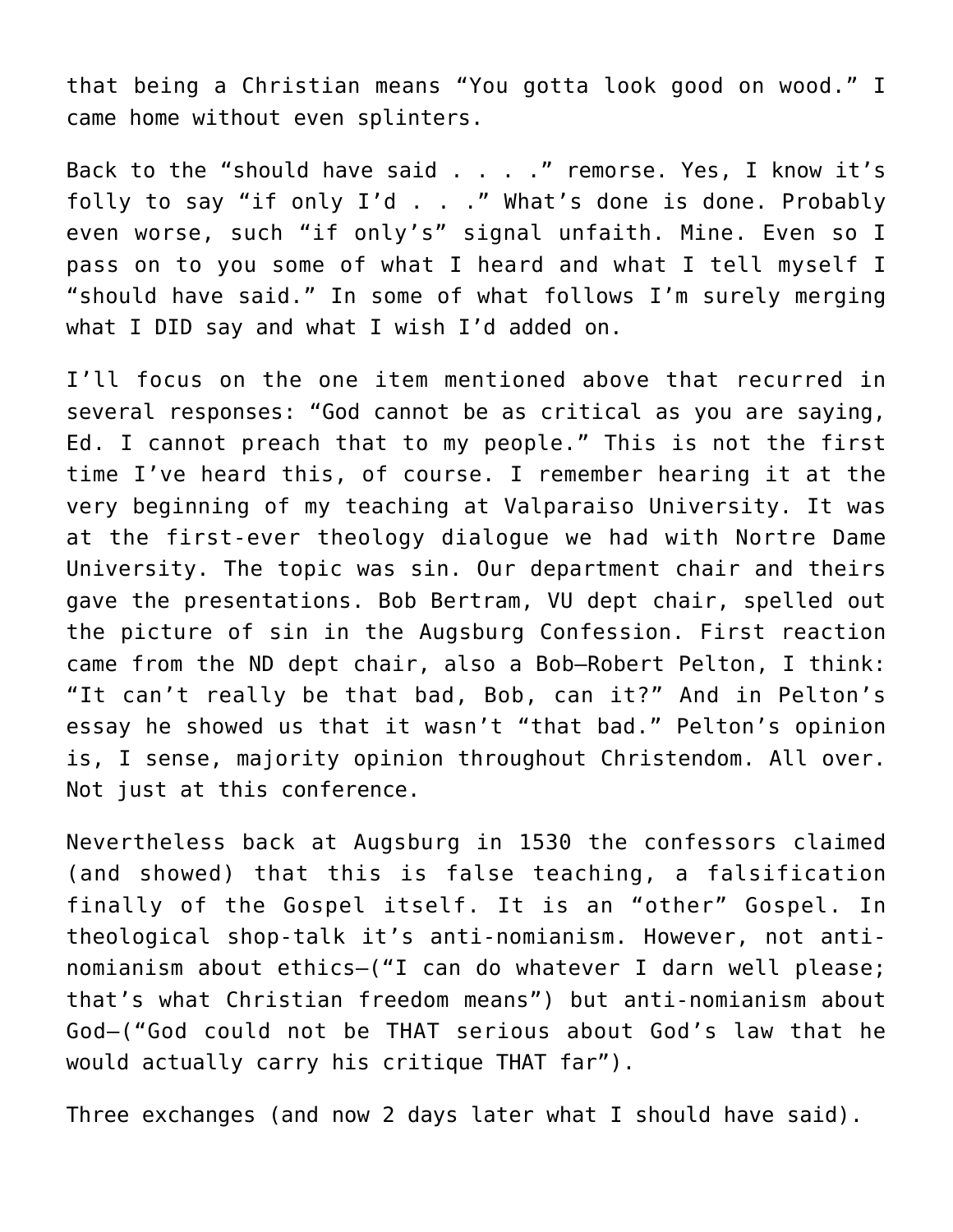#### **I. ONE CONFEREE:**

"I start from the premise that we have a loving God, and therefore this talk about law and gospel as two very different words or actions from the same God to the same sinner–one a word that finally kills sinners, and the other a word that makes alive–that simply doesn't compute."

#### **I should've said:**

How solid is the premise you start with? As pious as it sounds, is it the right place for "starting" Christian theology? I think not. Nor do the Lutheran confessions. Yes, they could be wrong, but they also might be on target. Isn't it more plausible to start from the premise (at least if you start, for example, from the Genesis creation story) that God is just? God plays fair and square. Isn't that a better premise? We see it already in the opening verses of Genesis. God not only creates but also evaluates his creation, and does so in fairness and equity. Right from the beginning God brings creation into being by speaking "Let there be…," and at the end of the day God-speaking evaluates the creation: "It's good, very good."

But when you get to the end of the creation story in the third chapter God's evaluation is very different. It comes because the creatures are different. The primal human pair stop listening to God and begin to listen to that other voice. God is still fair, just, equitable. But no more "good, very good" from the mouth of God.

Listen to God's different speech: "cursed… enmity… pain…thorns and thistles…sweat of your face… [and at the end] to dust you shall return." After which comes one more coup–not a "coup de grace" at all–"Get out of my garden. And you'll stay out." Had you interviewed Adam and Eve on their way out, they would not have said: "This is good news. We've got a loving God." Hardly. Yet had they had the faith, which they no longer did when God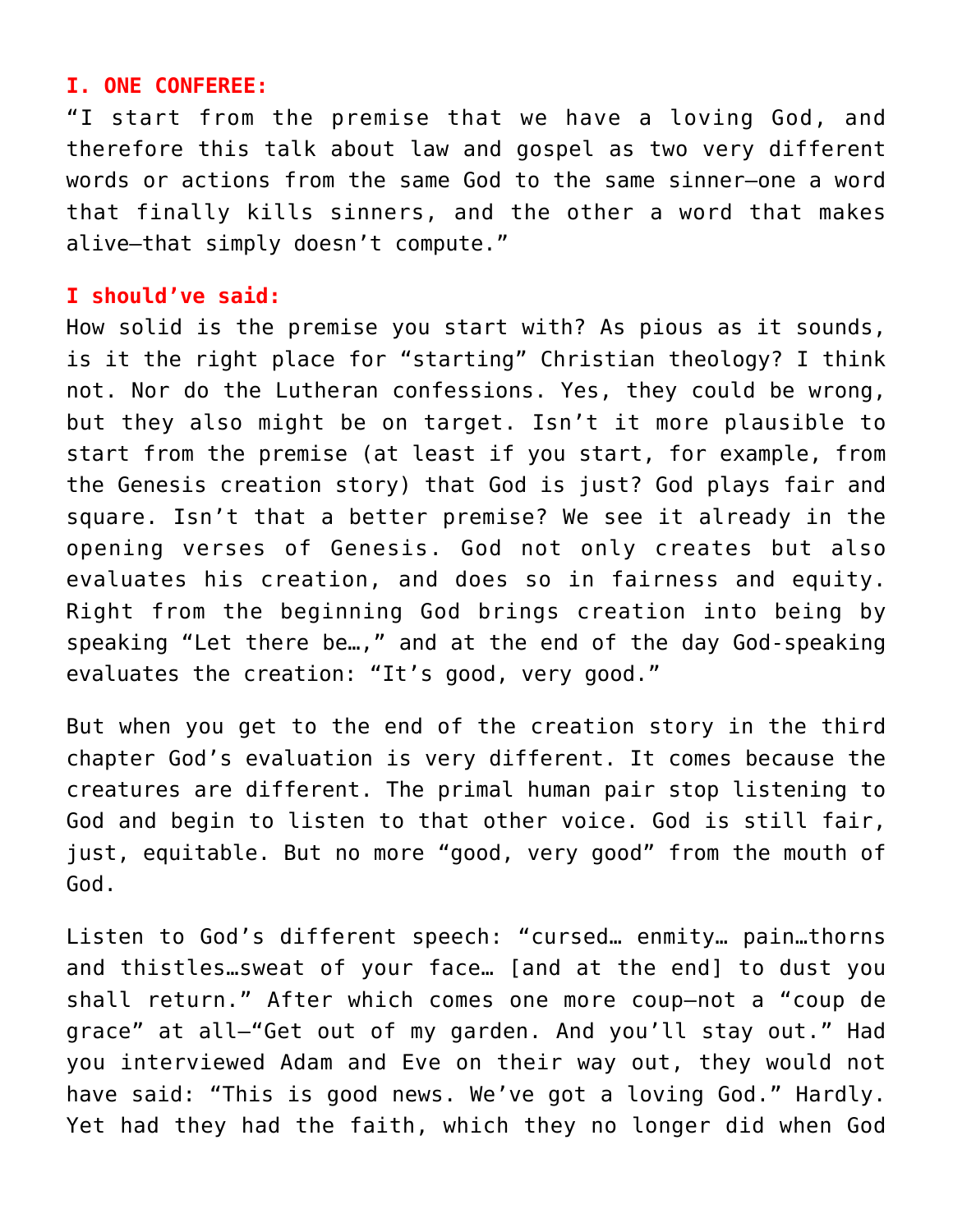pulled them out of the bushes, they could have said: "God's not being nasty. He's giving us a fair shake. We screwed up. The contract said: The day you eat of it, the death sentence kicks in. God's love, maybe; but God's justice for sure."

If you want an over-arching rubric for "starting," why not start here? God as a justice-giving creator. Creation may be so frightfully screwed up that God's justice is hard to find. Yes, often clearly undermined by all sorts of demonry. And, yes, we the human creatures are central to creation's screw-up and the screw-ups on God's justice . But there is one place where God's primal justice operates unimpaired. It's portrayed in the second next chapter after the Eden eviction. In Gen. 5 we hear that staccato report of Adam's and Eve's descendants. Ten names in the family tree. The last word about everyone is "and he died." No exceptions to that fair-and-square justice from God.

Summa, you can't get to a "loving God" for your theology by premise. Loving God is a conclusion after a long Biblical history. If you don't take the Biblical path where you've "gotta" go through Good Friday and Easter Sunday, there are no grounds for having "loving God" on your theological blueprint, and surely not from starting there.

The one and only (!) place in Christian scripture where we hear "God is love" is in the first epistle of John. For John that is NOT a premise. It is a conclusion. A consequence conviction coming from the cross of "the ony Son." Gospel-grounded theology does not start there, it ends there.

#### **II ANOTHER CONFEREE:**

"I can't accept that wrath of God stuff you refer to. Humans indeed act in wrath and destroy one another and the planet. And there is the power of evil in the world. But God acting in wrath? Possibly never really. And surely not since Jesus. Since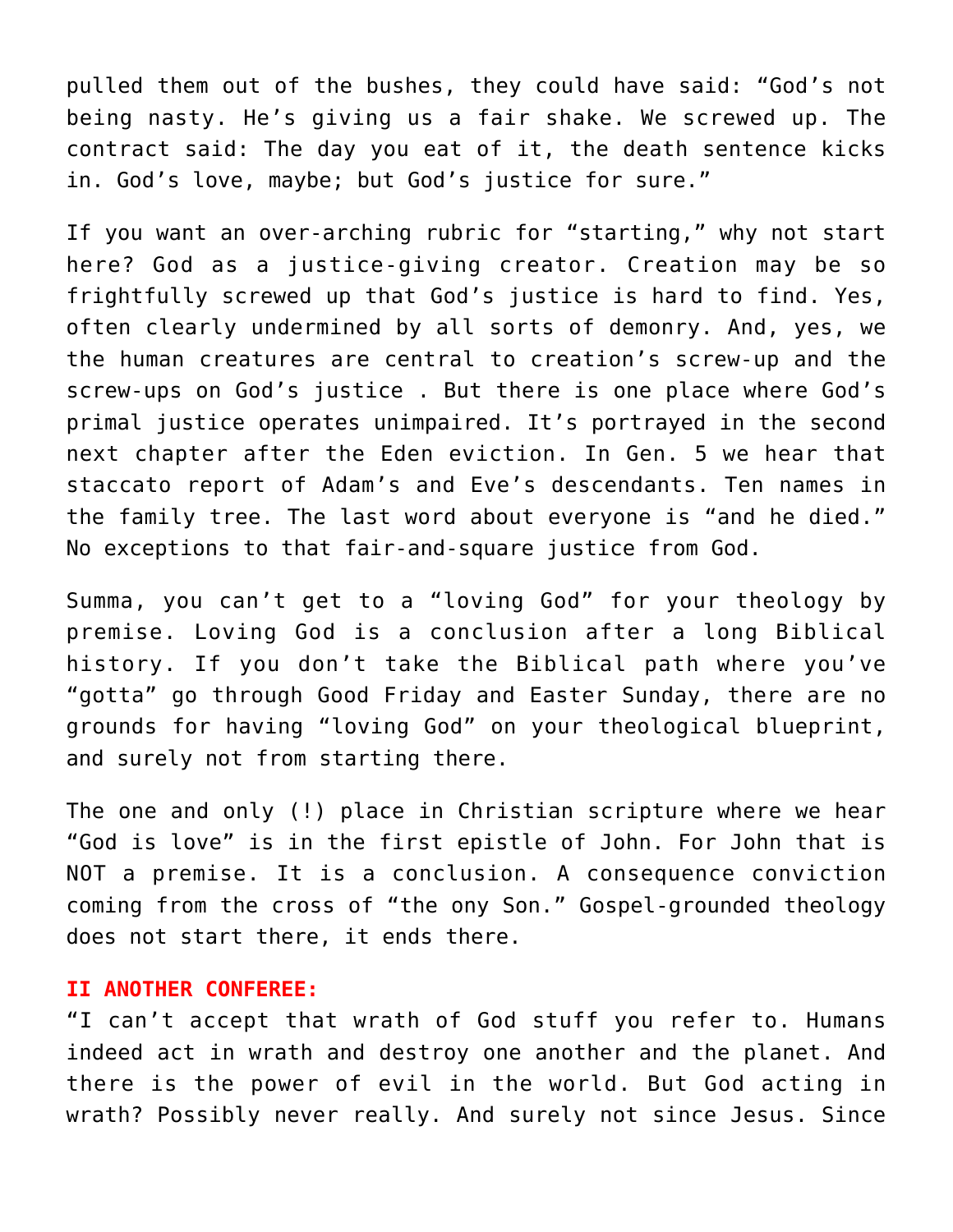Good Friday and Easter, the wrath of God is gone from creation." This too is not a new objection to law/promise Lutheranism.

# **I should've said:**

- 1. What do you do with the 150-plus references to wrath of God in the OT, the several dozen wrath of God passages in the NT? Many of these NT texts speak of God's wrath in operation AFTER Easter. Both in Paul's writing AND in the Gospel of John, even in the very chapter where you find John 3:16, "God loved the world in just this way." In that reference (3:36) John's claim–and it could be Jesus' own words, for in John's prose it's not always clear–is that "Whoever believes in the Son" has immunity from God's wrath. God's Son has indeed done it in. But if you don't trust that Son, you don't have it. Immunity is not yours. It's individual medicine, not crop dust sprayed on the field. Those who do not cling to the Son, still have the wrath of God clinging them.Or perhaps this–
- 2. Sounds to me like your God is too small. I don't mean that as a nasty dig. I mean it seriously. Literally. There is this large collection of Biblical data about the wrath of God that you apparently can't fit into your Godconcept–yet. So your picture of God needs to expand, expand to the breadth of the Bible's own God-picture. God is not simply "nice guy" in Biblical texts. God "visits iniquities." God is at least as complex as we his human images are. You and I know human anger as well as affection both to be present within ourselves. So, say the scriptures–using anthropomorphic metaphors, of course–so does God. That will indeed make it initially more troublesome to talk about God, of course. A monochromatic deity is "easy." But even more troublesome, it is beneficial both for one's own faith and for one's theological blueprint for doing pastoral work. By that I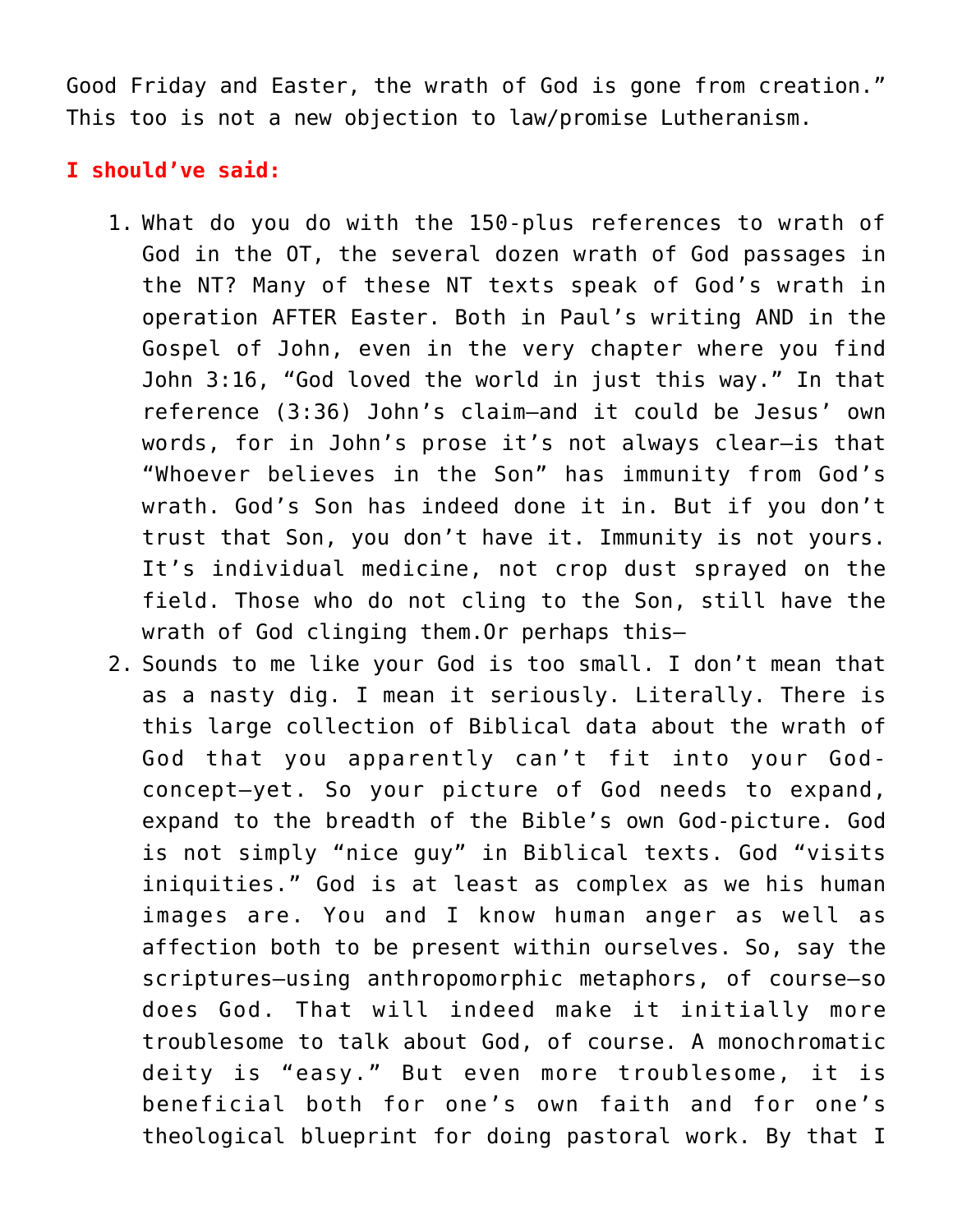mean it could do its own "Christum treiben" on you–push you to Christ to cope with this paradox. In fact that's how Paul came to terms with the antithesis. Why God's law? Why God our critic? Why God's wrath? "To drive us to Christ."

This pastor, I learned in the over-lunch conversation we had, did her M.Div. at the University of Chicago. So I should've quoted Aristotle. Specifically his axiom that philosophy, like the individual sciences, seeks to "save the phenomena." I.e, "save" the data that is under investigation by bringing them in onto one blueprint. And the better system is the one that "saves the most data." The best, if possible, would save it all. Ditto for theologies. The theological blueprint that saves more data is better than one that saves less. A theology that can't find a place for the wrath of God on its blueprint is a theology too small.

You can declare the wrath of God to be non-existent. But if it does indeed exist, you are in trouble. And if the people you are called to serve have encounters in their lives that they can only portray as the wrath of God, you–with no place on your pastoral blueprint for what they are talking about–are in trouble. With no place for it on your own blueprint, you won't have a clue for building anything of benefit for these folks. It comes down to the "double-dipstick" we talked about in the first session Sunday evening–the best theology is the one that does not "lose" the merits and benefits of Christ and thus has Christ to "use" in offering Good News to folks who are crying for help.

Wrath of God, so Paul, so John, has not disappeared since Jesus was here. One format wherein it is revealed is abandonment, when God "gives up" sinners to their own choices, not intervening in their self-destruction. Here God does not stomp on them. Instead God deserts them. God says (ala C.S. Lewis): "OK, sinner, have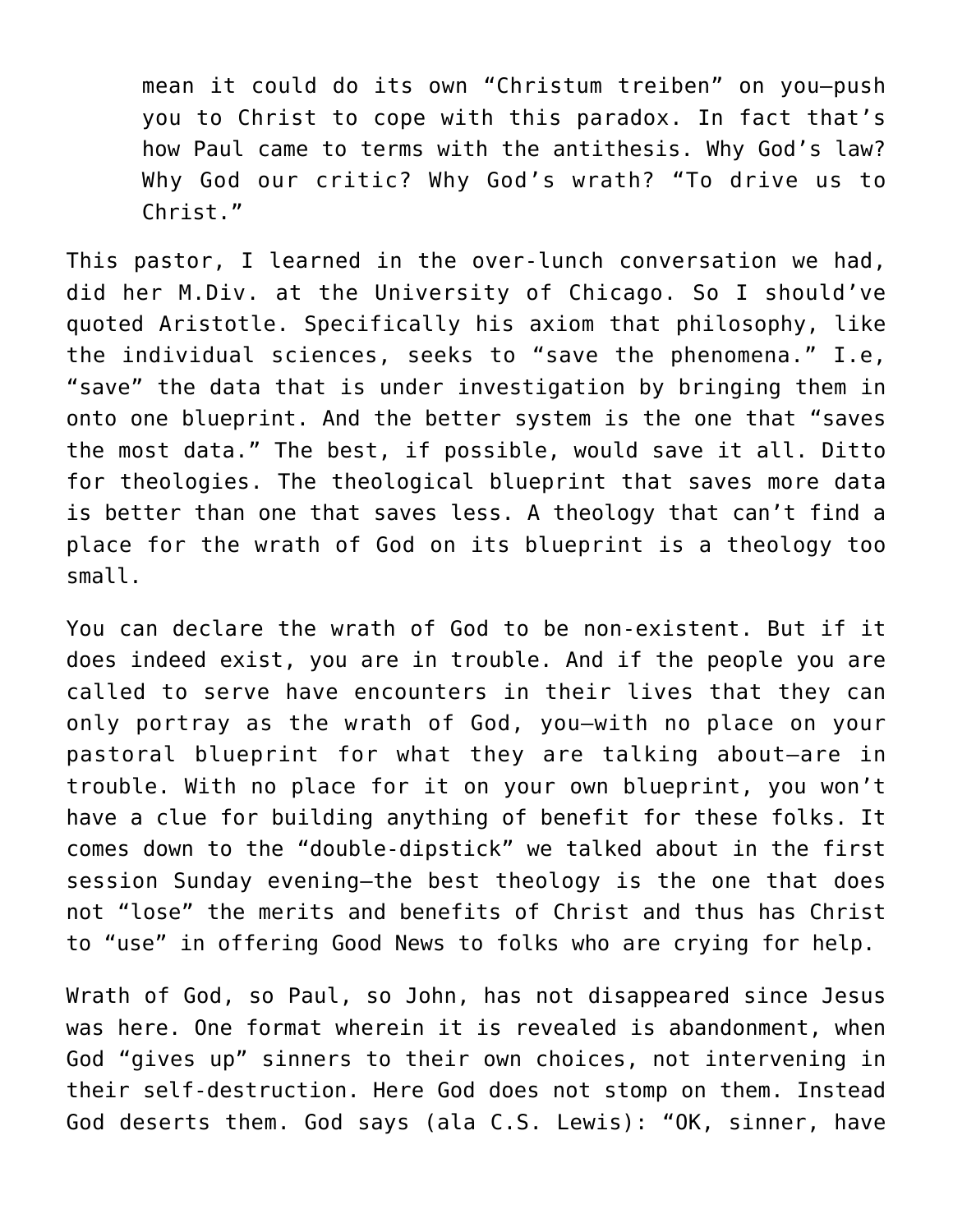it your way. THY will be done." Divine desertion was Jesus' own experience (swapping with us, of course) as he uttered that cry of dereliction.

Pushing the wrath of God off the blueprint is no way to help your parishioners when it hits the fan for them. Though "pushing it off" is not a bad image. It's all in where you push it. The good news is that there is One who invites us to "push it off" onto him, and thereby trump it. That sweet-swap prompts Paul to say it simply: "We are saved BY HIM from the wrath of God." (Rom. 5:9) That includes encounters with wrath that are yet to come. When parishioners utter their own cries of dereliction, the pastor's calling is nothing less than to midwife this derelection-sweet-swap. In Augsburg prose, to "illumine and magnify the blessings of Christ, and bring to devout consciences the consolation that they need. . . the consolation offered them in Christ."

### **ONE MORE:**

I was commending Luther's theology of creation as grounds for Christians, both hetero and homo, to confess with him in the Small Catechism: "I believe that God made me together with all that exists. God has given me and still preserves my body and soul–whether hetero or homo" and then comes a laundry list of other goodies.

Good conversation ensued and then came this one off the wall–just as the clock was ticking down to closure. "Ed, in your theology of creation, how about a spina bifida newborn? Did God create that baby that way? My response: "If God didn't, who did?"

"I can't believe that God would do such a thing."

"That citation from the Small Catechism ÔGod creates all that exists' is in your ordination vow, as well as in mine. So how do you link that to spina bifida?"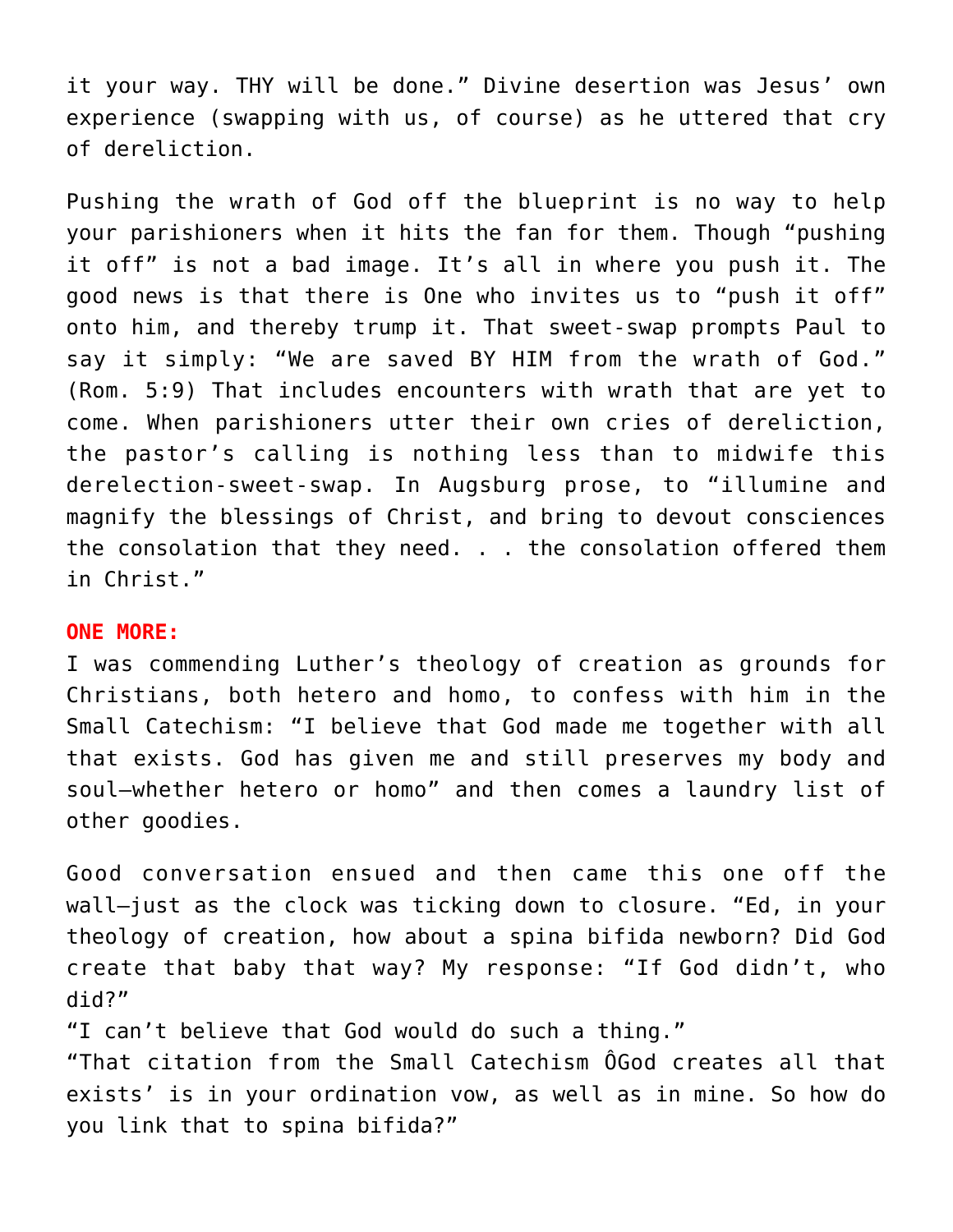"Well, I simply can't say that to the parents of this baby. I can talk about God as creator of the baby, but not of the spina bifida."

**What I should've said (maybe)**

- 1. If you have no place on your own pastoral theological blueprint for such tragedies, then you will have to push the spina bifida off onto something else, as I hear you saying you do. Does that signal that your God is too small? That your own theological blueprint cannot "save" this terrible reality?
- 2. We are committed as Christians to monotheism. There is no second "evil" deity onto whom we can shove such things. We are "stuck" with having to bring it all together, "all that exists," as the catechism says, under one roof labelled "God at work."
- 3. That was one big chunk of Luther's fight with Erasmus–God's absolute management of everything, even the awful stuff. Erasmus said no, Luther yes. In western culture Erasmus carried the day, and still does. Possibly also with you. But Luther's is better. Saves more of the data.
- 4. There is just "too much" Bible to push off the blueprint on this one. One of the most vivid is Deut 32:39 (spoken against the Canaanite option of two deities, one for good stuff, one for the bad) "See now that I, even I, am the one and there is no god beside me; I kill and I make alive; I wound and I heal; and there is none that can deliver [you] out of my hand."
- 5. Marcion way back in the second century of the early church coped with his experience of evil by choosing the Canaanite option–a bad God who did evil stuff, a good God fully revealed in Jesus. His case was very plausible. He too could have started with a spina bifida baby. Yet he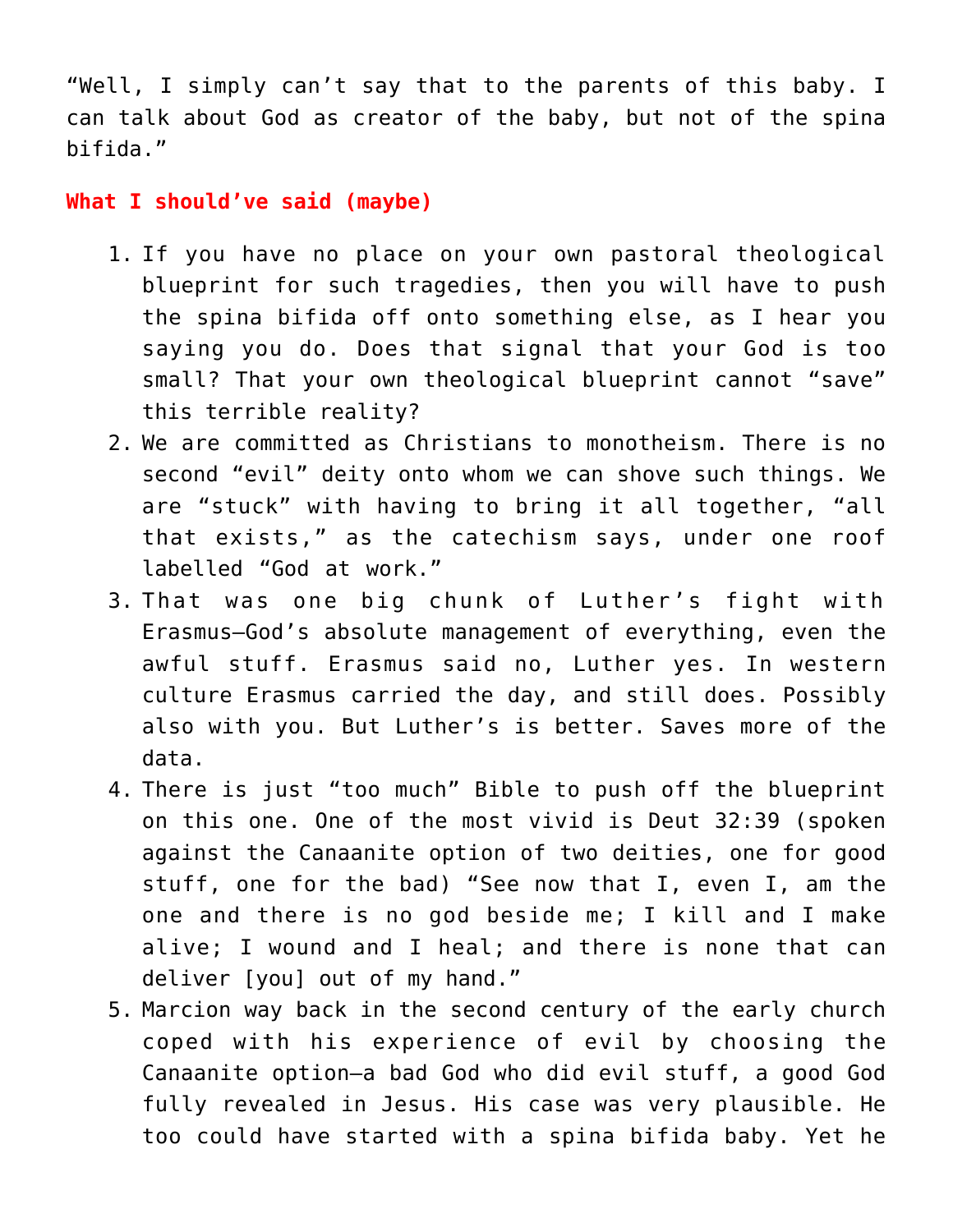was excommunicated in Rome in 144 and got tagged as a heretic. He was unable to find space for God the critic on his blueprint. So he dumped him.

6. Luther offers one alternative to Marcion, the term "hidden God," for c oping with such lived experience. He did not invent it. He found it all over in the Psalms and in Isaiah. Hidden-God encounters are terrifying. You can declare them non-existent, but that doesn't mitigate the terror. God himself is not what is hidden in such encounters. No, a fateful, and often fatal, power against us, not for us, is our experience, and it is way beyond our control. What's hidden in such encounters with this one and only God there is, is any grace and mercy toward us, that this fateful power could ever be "merciful to me a sinner."

Enter Jesus, not more of God-hidden, but God-revealed, taking off the veil where mercy was hidden before. This is the Gospel's proposal for dealing with hidden-God encounters. Same deity, but now with veil removed, showing the whole world God's shining face in the crucified and risen Jesus.

Hidden-God encounters, spina bifidas of all sorts, are not God's last word. Why God plays the hiding game is itself shrouded. But not always, not entirely. See the Book of Job. See how the Psalmist, how Isaiah, cope.

## **To get to the sepcifics:**

The Word of God in person encounters deus absconditus on a Friday noon–"My God, my God, why this abandonment?" Bad news for him, good news for us. It's for us and for our salvation. That's the sweet-swap offer again. That offer perdures. It outlasts all hidden-God encounters. So he promised: My Word will not pass away. His disciples trust him for it. That word of God trumps the no-mercy hiddenness of God that vexes all of Adam and Eve's